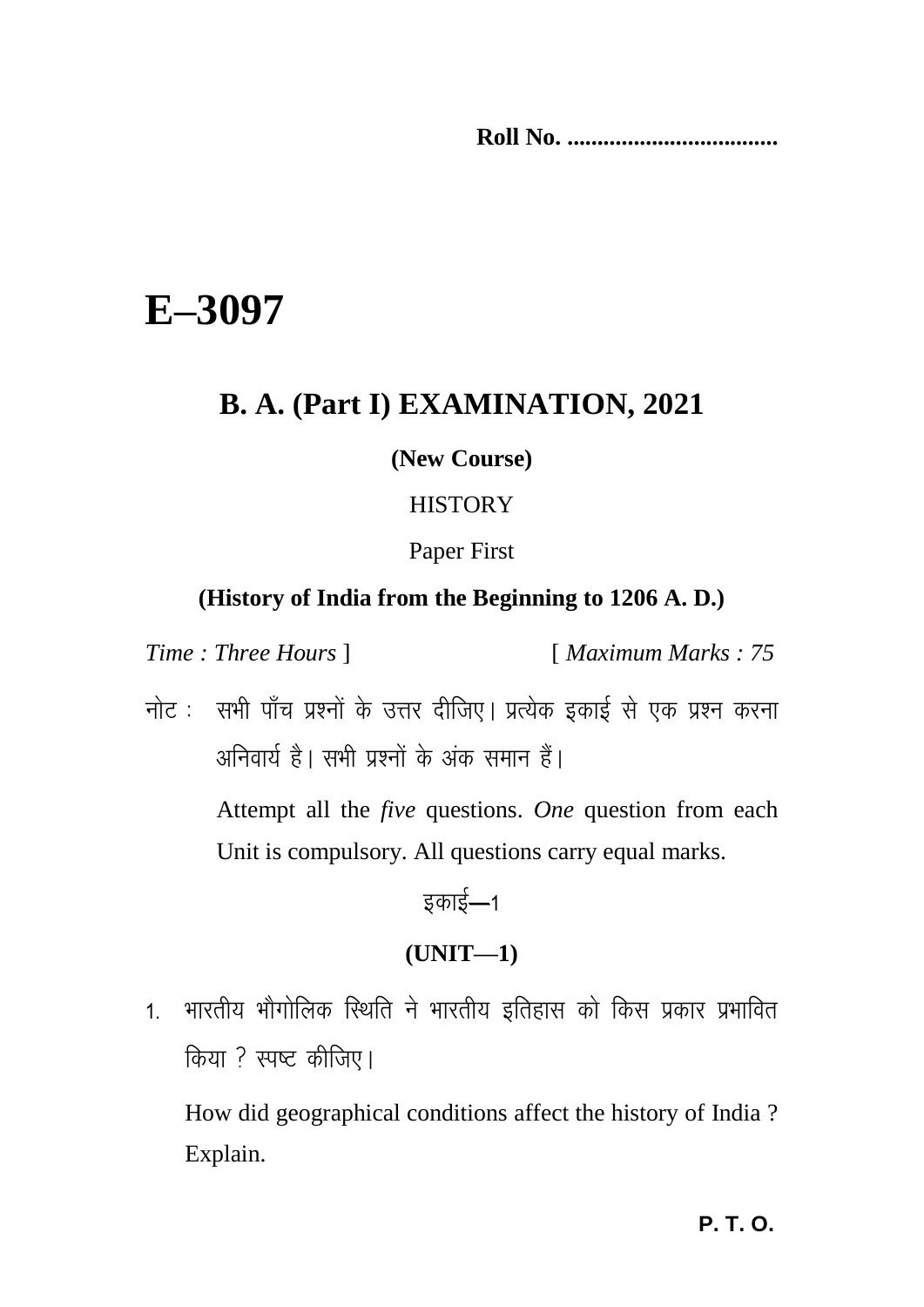अथवा

#### (*Or*)

प्राचीन भारतीय इतिहास के प्रमख धार्मिक स्रोतों का वर्णन कीजिए।

Describe the major religious sources of ancient Indian history.

# डकाई $-2$ **(UNIT—2)**

2. भारतीय संस्कृति को बौद्ध धर्म की देन का मल्यांकन कीजिए।

Evaluate the legacy of Buddhism to Indian culture.

अथवा

#### (*Or*)

महाजनपदकालीन प्रमुख विशेषताओं पर प्रकाश डालिए।

Throw light on the main characteristics of Mahajanapad period.

# डकाई $-3$

## **(UNIT—3)**

3. अशोक के धम्म से आप क्या समझते हैं। उसकी प्रमुख विशेषताओं की विवेचना कीजिए। उसने बौद्ध धर्म के प्रसार के लिए क्या किया ? What do you understand by Ashoka's Dhamma ? Discuss its chief characteristic. What did he do for the spread of Buddhism ?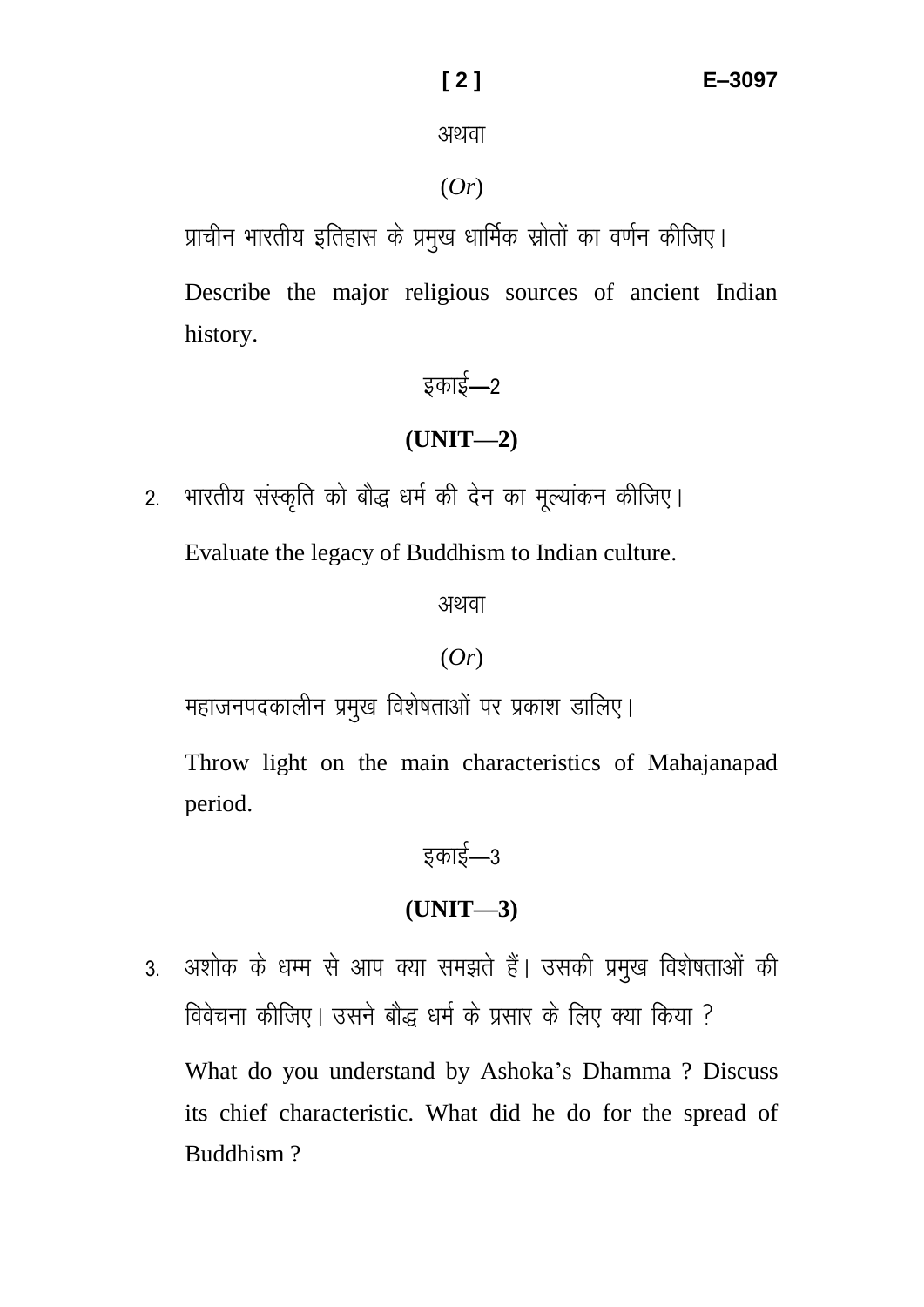#### अथवा

#### (*Or*)

सातवाहन कौन थे ? सातवाहनकालीन आर्थिक एवं प्रशासनिक स्थिति की विवेचना कीजिए।

Who were Satvahans ? Describe the economic and administrative conditions of Satvahans.

# इकाई—4

# **(UNIT—4)**

4. समुद्रगुप्त की विजयों का वर्णन कीजिए। उसे भारतीय नेपोलियन क्यों  $\overline{a}$ कहा जाता है ?

Discuss the conquest of Samudra Gupta. Why is he called Indian Napoleon ?

#### अथवा

## (*Or*)

राजपतों की उत्पत्ति के सम्बन्ध में विभिन्न मतों का उल्लेख कीजिए।

Discuss the various arguments regarding the origin of Rajputs.

# इकाई—5

# **(UNIT—5)**

5. छत्तीसगढ के नामकरण पर प्रकाश डालिए तथा छत्तीसगढ का परिचय दीजिए।